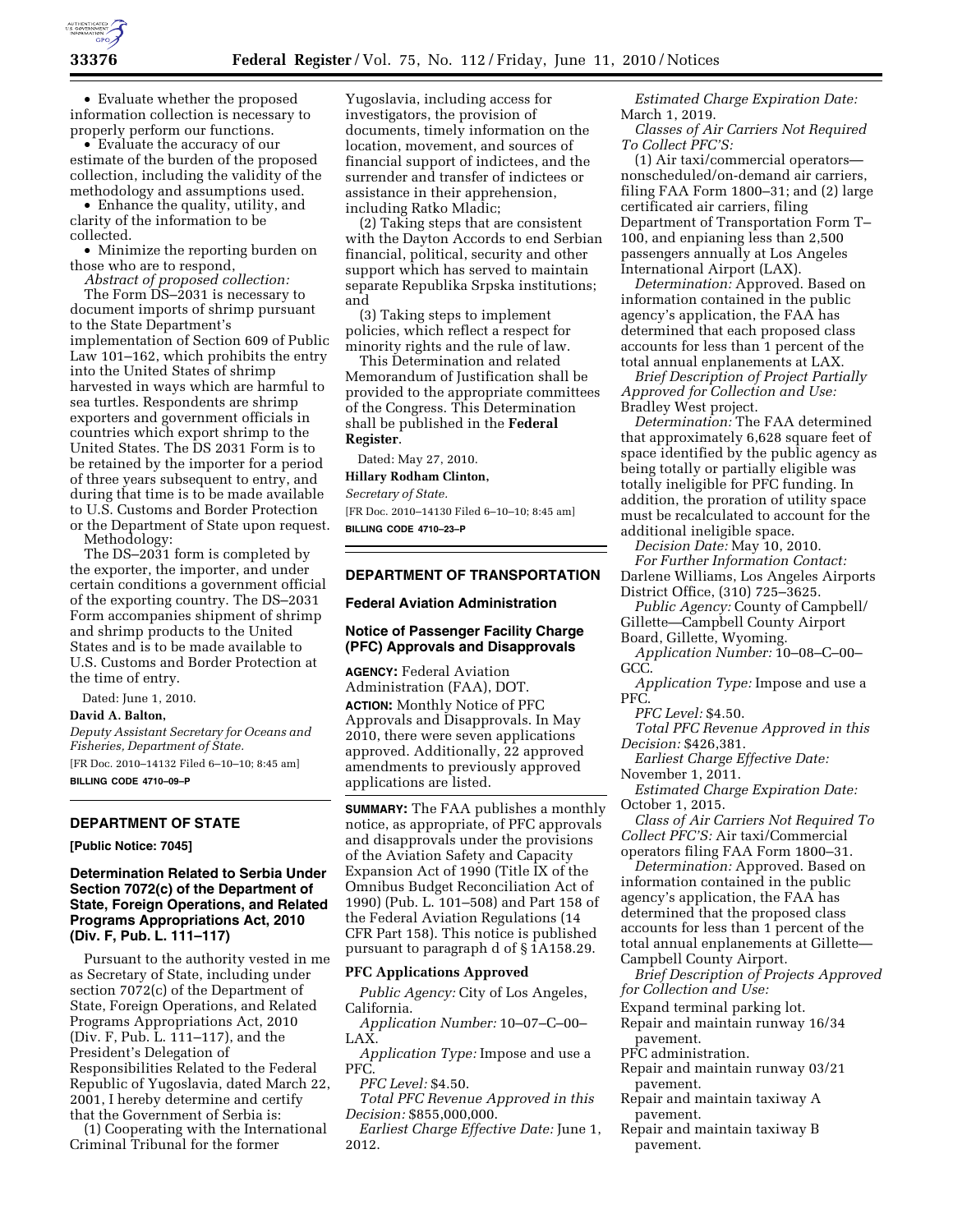Repair and maintain taxiway C pavement.

Repair and maintain taxiway D pavement.

Repair and maintain taxiway E pavement.

Repair and maintain apron 1 pavement.

Repair and maintain apron 2 pavement. *Decision Date:* May 14, 2010.

*For Further Information Contact:* 

Chris Schaffer, Denver Airports District Office, (303) 342–1258.

*Public Agency:* Port Authority of New York and New Jersey, New York, New York.

*Application Number:* 10–07–C–00– EWR.

*Application Type:* Impose and use a PFC.

*PFC Level:* \$4.50.

*Total PFC Revenue Approved in this Decision:* \$191,631,217.

*Earliest Charge Effective Date:* March 1, 2011.

*Estimated Charge Expiration Date:*  February 1, 2014.

*Class of Air Carriers Not Required to Collect PFC'S:* Non-scheduled/ondemand air carriers, filing FAA Form 1800–31.

*Determination:* Approved. Based on information contained in the public agency's application, the FAA has determined that the proposed class accounts for less than 1 percent of the total annual enplanements at Newark Liberty International Airport (EWR).

*Brief Description of Projects Approved for Collection at EWR, John F. Kennedy International Airport (JFK), Laguardia Airport (LGA), and Stewart International Airport (SWF) and Use at EWR At A \$4.50 PFC Level:* 

Security enhancement projects for the physical protection of terminal building frontages.

Multiple taxiway entrance construction. Fire alarm upgrade.

*Brief Description of Projects Approved for Collection at EWR, JFK, LGA, and SWF and Use at JFK at a \$4.50 PFC Level:* 

Security enhancement projects for the physical protection of terminal building frontages.

Aircraft ramp expansion and hangar demolition.

Reconstruction of runway 13R/37L.

*Brief Description of Project Approved for Collection at EWR, JFK, LGA, and SWF and Use at LGA at a \$4.50 PFC Level:* Rehabilitation of runway 4/22.

*Brief Description Of Project Partially Approved for Collection at EWR, JFK, LGA, and SWF and Use at LGA at a \$4.50 PFC Level:* Security enhancement projects for the physical protection of terminal building frontages.

*Determination:* After submission of the PEG application, the public agency received an Airport Improvement Program (AIP) grant for partial funding of this project. Therefore, the approved PFC amount was reduced by the amount of the AIP grant.

*Brief Description of Project Approved for Collection AT EWR, JFK, LGA, and SWF and Use at LGA at a \$3.00 PFC Level:* Planning for a centralized deicing facility.

*Brief Description of Project Approved for Collection AT EWR, JFK, LGA, and SWF and Use at LGA at a \$3.00 PFC Level:* PEG planning and program administration.

*Decision Date:* May 17, 2010. *For Further Information Contact:*  Andrew Brooks, New York Airports District Office, (516) 227–3816.

*Public Agency:* Port Authority of New York and New Jersey, New York, New York.

*Application Number:* 10–07–C–00– JFK.

*Application Type:* Impose and use a PFC.

*PFC Level:* \$4.50.

*Total PFC Revenue Approved in This Decision:* \$255,794,990.

*Earliest Charge Effective Date:* March 1, 2011.

*Estimated Charge Expiration Date:*  February 1, 2014.

*Class of Air Carriers Not Required To Collect PEG'S:* Non-scheduled/ondemand air carriers, filing FAA Form 1800–31.

*Determination:* Approved. Based on information contained in the public agency's application, the FAA has determined that the proposed class accounts for less than 1 percent of the total annual enplanements at JFK.

*Brief Description of Projects Approved for Collection at EWR, JFK, LGA, and SWF and Use at EWR at a \$4.50 PFC Level:* 

Security enhancement projects for the physical protection of terminal building frontages.

Multiple taxiway entrance construction. Fire alarm upgrade.

*Brief Description of Projects Approved for Collection at EWR, JFK, LGA, and SWF and Use at JFK at a \$4.50 PFC Level:* 

Security enhancement projects for the physical protection of terminal building frontages.

Aircraft ramp expansion and hangar demolition.

Reconstruction of runway 13R/37L.

*Brief Description of Project Approved for Collection at EWR, JFK, LGA, and SWF and Use at LGA at a \$4.50 PFC Level:* Rehabilitation of runway 4/22.

*Brief Description of Project Partially Approved for Collection at EWR, JFK, LGA, and SWF and Use at LGA at a \$4.50 PFC Level:* Security enhancement projects for the physical protection of terminal building frontages.

*Determination:* After submission of the PFC application, the public agency received an airport improvement program (AIP) grant for partial funding of this project. Therefore, the approved PFC amount was reduced by the amount of the AIP grant.

*Brief Description of Project Approved For Collection at EWR, JFK, LGA, and SWF and Use at JFK at a \$3.00 PFC Level:* Planning for a centralized deicing facility.

*Brief Description of Project Approved for Collection at EWR, JFK, LGA, and SWF and Use at EWR, JFK, LGA and SWF at a \$3.00 PFC Level:* PFC planning and program administration.

*Decision Date:* May 17, 2010.

*For Further Information Contact:*  Andrew Brooks, New York Airports District Office, (516) 227–3816.

*Public Agency:* Port Authority of New York And New Jersey, New York, New York.

*Application Number:* 10–07–C–00– LGA.

*Application Type:* Impose and use a PFC.

*PFC Level:* \$4.50.

*Total PFC Revenue Approved in This Decision:* \$121,561,393.

*Earliest Charge Effective Date:* March 1, 2011.

*Estimated Charge Expiration Date:*  February 1, 2014.

*Class Of Air Carriers Not Required To Collect PFC's:* Non-Scheduled/On-Demand Air Carriers, Filing FAA Form 1800–31.

*Determination:* Approved. Based on information contained in the public agency's application, the FAA has determined that the proposed class accounts for less than 1 percent of the total annual enplanements at LGA.

*Brief Description of Projects Approved for Collection at EWR, JFK, LGA, and SWF and Use at EWR at a \$4.50 PFC Level:* 

Security Enhancement Projects for the Physical Protection Of Terminal Building Frontages.

Multiple Taxiway Entrance Construction.

Fire Alarm Upgrade.

*Brief Description of Projects Approved for Collection at EWR, JFK, LGA, and SWF and Use at JFK at a \$4.50 PFC Level:* 

Security Enhancement Projects for the Physical Protection Of Terminal Building Frontages.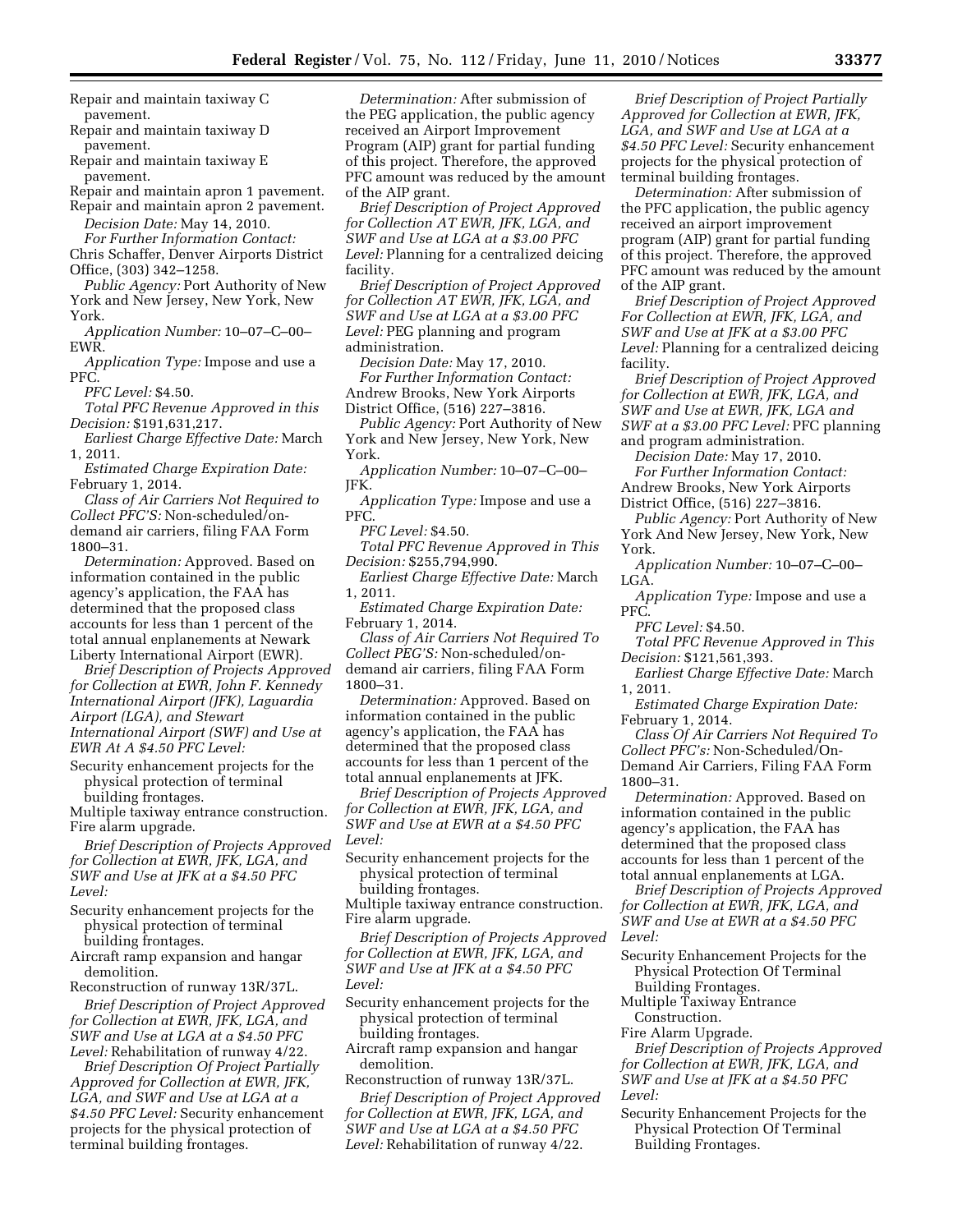Aircraft Ramp Expansion and Hangar Demolition.

Reconstruction of Runway 13R/37L. *Brief Description of Project Approved for Collection at EWR, JFK, LGA, and SWF and Use at LGA at a \$4.50 PFC Level:* Rehabilitation Of Runway 4/22.

*Brief Description of Project Partially Approved for Collection at EWR, JFK, LGA, and SWF and Use at LGA at a \$4.50 PFC Level:* Security Enhancement Projects For The Physical Protection of Terminal Building Frontages.

*Determination:* After Submission of the PFC Application, The Public Agency Received an Airport Improvement Program (AIP) Grant for Partial Funding of this project. Therefore, the approved PFC amount was reduced by the Amount of the AIP grant.

*Brief Description of Project Approved for Collection at EWR, JFK, LGA, and SWF and Use at JFK at a \$3.00 PFC Level:* Planning for a centralized deicing facility.

*Brief Description of Project Approved for Collection at EWR, JFK, LGA, and SWF and Use at EWR, JFK, LGA and SWF at a \$3.00 PFC Level:* PFC Planning

and Program Administration. *Decision Date:* May 17, 2010.

*For Further Information Contact:*  Andrew Brooks, New York Airports District Office, (516) 227–3816.

*Public Agency:* Port Authority Of New York And New Jersey, New York, New York.

*Application Number:* 10–04–C–00– SWF.

*Application Type:* Impose and use a PFC.

*PFC Level:* \$4.50.

*Total PFC Revenue Approved in This Decision:* \$4,415,202.

*Earliest Charge Effective Date:* July 1, 2010.

*Estimated Charge Expiration Date:*  February 1, 2014.

*Class of Air Carriers Not Required To Collect PFC'S:* Non-Scheduled/On-Demand Air Carriers, filing FAA form 1800–31.

*Determination:* Approved. Based on information contained in the public agency's application, the FAA has determined that the proposed class accounts for less than 1 percent of the total annual enplanements at SWF.

*Brief Description of Projects Approved for Collection at EWR, JFK, LGA, and SWF and Use at EWR at a \$4.50 PFC Level:* 

Security Enhancement Projects for the Physical Protection of Terminal Building Frontages.

Multiple Taxiway Entrance

Construction. Fire Alarm Upgrade.

*Brief Description of Projects Approved for Collection at EWR, JFK, LGA, and SWF and Use at JFK at a \$4.50 PFC Level:* 

- Security Enhancement Projects for the Physical Protection of Terminal Building Frontages.
- Aircraft Ramp Expansion and Hangar Demolition.

Reconstruction of Runway 1 3r/37l.

*Brief Description of Project Approved for Collection at EWR, JFK, LGA, and SWF and Use at LGA at a \$4.50 PFC Level:* Rehabilitation of Runway 4/22.

*Brief Description of Project Partially Approved for Collection at EWR, JFK, LGA, and SWF and Use at LGA at a \$4.50 PFC Level:* Security Enhancement Projects for the Physical Protection Of Terminal Building Frontages.

*Determination:* After Submission of the PFC Application, the Public Agency Received an Airport Improvement Program (AIP) Grant for Partial Funding of this Project. Therefore, the approved FEC amount was reduced by the amount of the AIP grant.

#### AMENDMENT TO PFC APPROVALS

*Brief Description of Project Approved for Collection At EWR, JFK, LGA, and SWF and Use at JFK at a \$3.00 PFC Level:* Planning for a Centralized Deicing Facility.

*Brief Description of Project Approved for Collection at EWR, JFK, LGA, and SWF and Use at EWR, JFK, LGA and SWF at a \$3.00 PFC Level:* PFC Planning and Program Administration.

*Decision Date:* May 17, 2010. *For Further Information Contact:* 

Andrew Brooks, New York Airports District Office, (516) 227–3816.

*Public Agency:* City Of Eugene, Oregon.

*Application Number:* 10–10–C–00– Eug.

*Application Type:* Impose And Use A Fec.

*PFC Level:* \$4.50.

- *Total FEC Revenue Approved in This Decision:* \$2,342,214.
- *Earliest Charge Effective Date:* July 1, 2010.

*Estimated Charge Expiration Date:*  March 1, 2012.

*Class of Air Carriers Not Required To Collect PFC's:* None.

*Brief Description of Projects Approved for Collection and Use:* 

Aircraft Rescue And Firefighting Station.

Runway 18r/34l Overlay/Rehabilitation. Pavement Management Plan.

Security Enhancement.

Mitigate And Fill Ponds, Runway 34l.

Interactive Employee Training.

Taxiway Signs Replacement.

Passenger Breezeway Rehabilitation.

*Decision Date:* May 18, 2010.

*For Further Information Contact:*  Trang Tran, Seattle Airports District Office, (425) 227–1662.

| Amendment No., city, state | Amendment<br>approved date | Original ap-<br>proved net<br>PFC revenue | Amended ap-<br>proved net<br><b>PFC</b> revenue | Original esti-<br>mated charge<br>exp. date | Amended esti-<br>mated charge<br>exp. date |
|----------------------------|----------------------------|-------------------------------------------|-------------------------------------------------|---------------------------------------------|--------------------------------------------|
|                            | 05/07/10                   | \$537,262,955                             | \$537,262,955                                   | 03/01/11                                    | 03/01/11                                   |
|                            | 05/07/10                   | NA.                                       | NA.                                             | 03/01/11                                    | 03/01/11                                   |
|                            | 05/07/10                   | 613,926,100                               | 613,926,100                                     | 03/01/11                                    | 03/01/11                                   |
|                            | 05/07/10                   | NA.                                       | ΝA                                              | 03/01/11                                    | 03/01/11                                   |
|                            | 05/07/10                   | 400,697,004                               | 400,697,004                                     | 03/01/11                                    | 03/01/11                                   |
|                            | 05/07/10                   | NA.                                       | NA.                                             | 03/01/11                                    | 03/01/11                                   |
|                            | 05/07/10                   | 290.471                                   | 179.333                                         | 05/01/07                                    | 10/01/06                                   |
|                            | 05/07/10                   | 525.062                                   | 536.594                                         | 03/01/12                                    | 06/01/11                                   |
|                            | 05/10/10                   | 20,634,000                                | 20,634,000                                      | 08/01/12                                    | 03/01/13                                   |
|                            | 05/11/10                   | 75,873,967                                | 75,086,772                                      | 08/01/09                                    | 08/01/09                                   |
|                            | 05/11/10                   | 10,066,488                                | 10,045,529                                      | 09/01/10                                    | 09/01/10                                   |
|                            | 05/12/10                   | 45,027,956                                | 45,868,477                                      | 05/01/97                                    | 05/01/97                                   |
|                            | 05/12/10                   | 1,087,206                                 | 700.358                                         | 01/01/00                                    | 01/01/00                                   |
|                            | 05/12/10                   | 24,754,063                                | 33,574,266                                      | 08/01/11                                    | 08/01/12                                   |
|                            | 05/12/10                   | NA.                                       | NA.                                             | 08/01/11                                    | 08/01/12                                   |
|                            | 05/13/10                   | 4,450,000                                 | 2,400,000                                       | 12/01/11                                    | 07/01/10                                   |
|                            | 05/13/10                   | 2,339,144                                 | 2,203,206                                       | 06/01/07                                    | 06/01/07                                   |